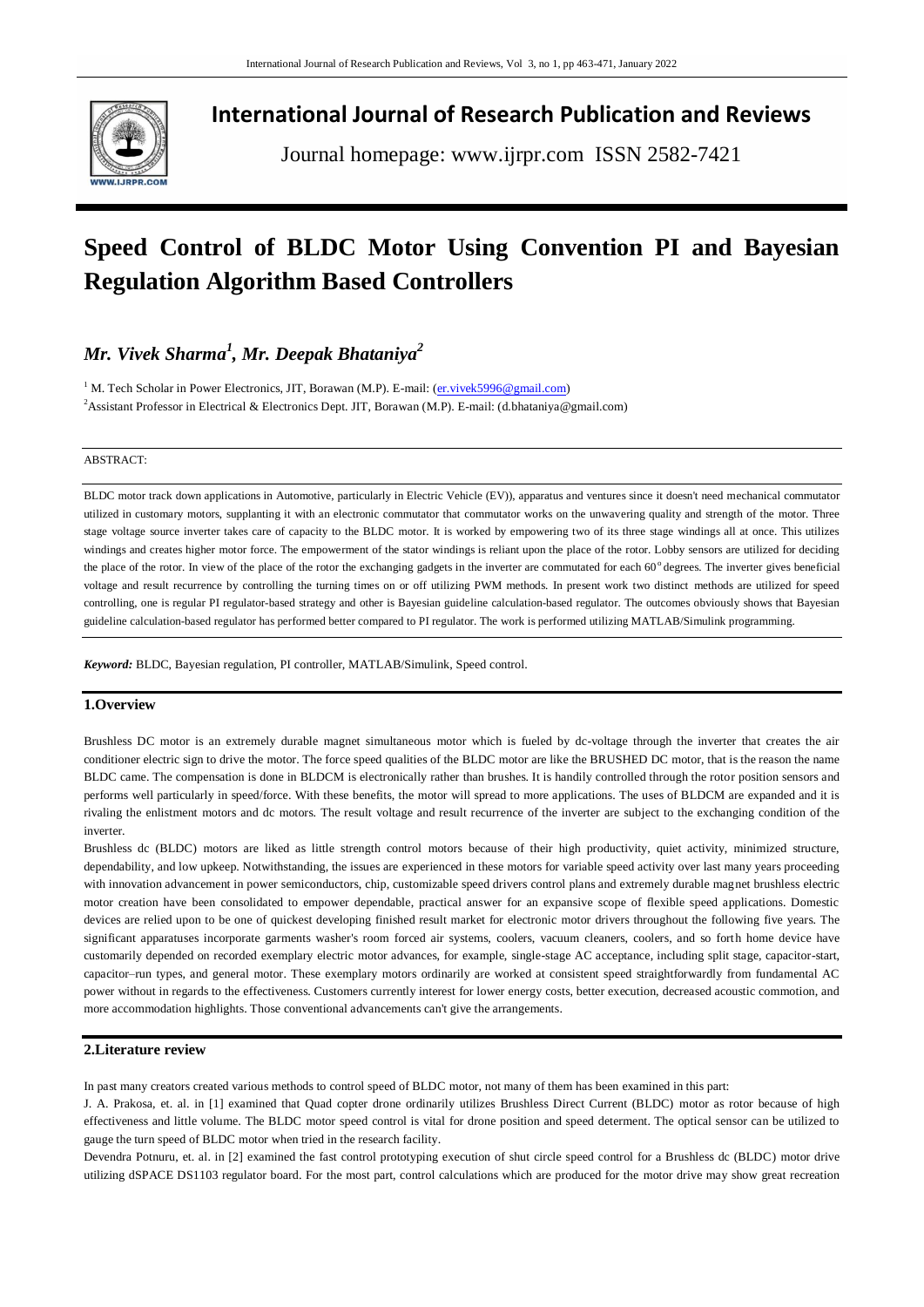results during consistent state and transient conditions; but ongoing execution of the drive significantly relies upon execution of constant control programming, speed and position estimations and information procurement.

H. S. Hameed in [3] talked about that Brushless DC motor has numerous properties including high beginning force, high proficiency, high force, too less electrical commotion. Subsequently, it is broadly used in modern applications. The quantity of regulators is introduced in this paper to drive the BLDC motor.

Alejandra de la Guerra et. al. in [4] talked about that the plan of an Active Disturbance Rejection Controller (ADRC) for the long-lasting magnet Brushless DC motor (BLDC) to remunerate the heap force varieties in the rotor shaft, that doesn't need the estimation of the rotor shaft speed.

A. Azarudeen, D. Mary in [5] examined that paper presents the presentation investigation of traditional and advanced heartbeat width adjustment (PWM) control conspire for speed control of electronically driven trapezoidal Brushless dc (BLDC) motor. Both these techniques follow the PWM speed control methodology, just distinction is in the regulator part. One drive framework comprises of customary PI regulator and the other have computerized regulator.

G. S. John, A. T. Vijayan in [6] examined that the expanded utilization of variable speed drive frameworks in limited scope and huge scope applications like vehicle businesses, clinical hardware and domestic devices prompted the advancement of BLDC motor. BLDC drives enjoy different benefits like higher effectiveness, better speed-force qualities high power thickness and low support over other customary motors.

Grepl R., Ryszard Jabłoński, Tomas Brezina in [7] examined that the use of Extended Kalman Filter to the speed control of a BLDC motor. The contributions to EKF are figured dependent on the deliberate information just as the aggravation (an outside mechanical burden).

J. Weirong, H. Haibo, L. Jianping in [8] examined that the traditional PID can't adjust to the unique attributes of the brushless DC motor, essential partition fluffy control joined with old style PI is advanced to develop brushless DC motor speed current twofold shut circle control framework. Among them, the speed external circle utilizes necessary partition fluffy PI control; the current internal circle utilizes vital division PI control.

S. Yaya, W. Honghua in [9] examined that the expansion utilization of variable-speed drive motors to lessen energy utilization will require a shift from PID regulators to framework dependent on fluffy rationale calculations to work on plan, diminish advancement time, and kill complex number related equations.

Alireza Shabanian, et. Al. in [10] examined that presents a strategy for the ideal plan of a space less long-lasting magnet brushless DC (BLDC) motor with surface mounted magnets utilizing a further developed honey bee calculation (IBA). The attributes of the motor are communicated as elements of motor calculations. The genuine capacity is a mix of misfortunes, volume and cost to be limited at the same time.

Debjyoti Chowdhury, Madhurima Chattopadhyay, Priyanka Roy in [11] examined those arrangements with another substitution way to deal with accomplish the sensorless drive of super durable magnet BLDC motor over the traditional six switch recompense hardware. In the recreation model, we have presented four switch three stage Brushless DC (BLDC) motor drive in which the rotor position is assessed utilizing back EMF location procedure.

Madhurima Chattopadhyay et. al. in [12] talked about that a recreation model has been created in this paper to concentrate on the conduct normal for Brushless DC motor and furthermore examinations the music present in the stator current, rotor speed and speed increase of the BLDC drive circuit. Consequently, to work on the precision of the motor drive control framework, we have presented a denoising module in the input way.

J. Bernat, S. Stepien in [13] talked about another versatile speed regulator for the brushless DC motor. The procedure of model reference versatile control is applied to a clever model of BLDC motor. This original model gives the likelihood to remunerate the force waves and burden force. The framework dependability is demonstrated utilizing Lapunov work.

#### **3.Principle operation of BLDCmotor**

The key activity of BLDC motor and Brushed DC motor is same. In Brushed DC motor the criticism is mechanical commutator, however in BLDC motor the input is given input sensors which are corridor sensors or optical encoders.

The rule of the lobby sensors is that at whatever point a current conveying guide is put in the attractive field it creates a power so the emf prompted on the different sides of the guides. The corridor sensors set in the stator of the BLDC motor gives low or high sign when the rotor pivots and moves close to the sensor, which gives the place of the rotor.

The DC voltage is applied to the motor through three stage voltage source inverters (VSI), with the goal that the stator loops are energized and due the communication of stator transition and the rotor motion the beginnings pivoting. To keep up with this pivot the direction of the attractive field ought to be turned successively in either clockwise course or in enemy of clockwise bearing.

#### **4.PID Controller Design**

PID (corresponding necessary subordinate) control is one of the earlier control procedures. Its underlying execution was in pneumatic devices, followed by vacuum and strong state simple hardware, prior to appearing at the present electronic use of central processor. It has an essential control structure which was appreciated by plant heads and which they found commonly easy to tune. It is a traditional control circle input instrument and used as an analysis regulator. PID's functioning rule is that it figures an error an impetus from the dealt with assessed regard and the ideal reference point.

$$
\frac{n(s)}{e(s)} = G_c(s) = K_p(1 + \frac{1}{T_{is}} + T_d s) \quad (1)
$$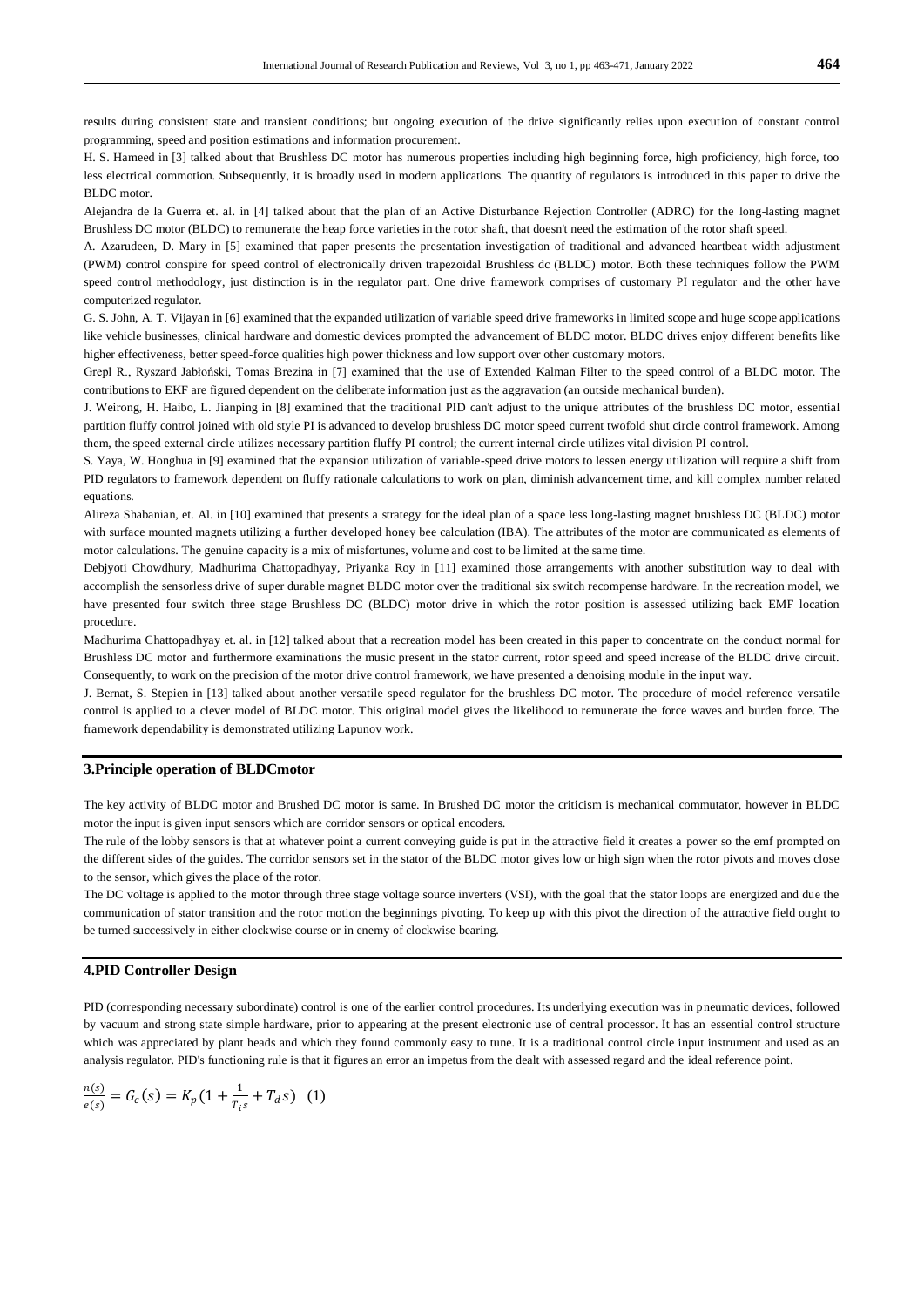

*Figure 1: Block Diagram of the PID controller*

## **5.Bayesian Regularization (BR) Algorithm:**

BRANNs are extra enthusiastic than expected back-proliferation organizations and can diminish the need for long cross-approval. BR calculation is a cycle that changes a nonlinear relapse into a "very much demonstrated" measurable issue in the method for an edge relapse. In this calculation regularization is utilized to work on the organization by streamlining the presentation work (F( $\omega$ )). The exhibition work F( $\omega$ ) is the amount of the squares of the blunders of the organization loads (Ew) and the amount of squares mistake of the information (ED) [30].  $F(\omega) = \alpha E_w + \beta E_p(2)$ 

$$
F(\omega) = \alpha E_W + p E_D
$$
  
Were, n  

$$
E_D = \sum e_k^2
$$
 (3)

$$
E_{w} = k \sum_{i=1}^{n} w_i^2 (4)
$$

where  $\overline{\text{tanh}}$   $\beta$  denotes objective function values. Bayesian Regularization is a training algorithm that updates the values of weights and bias according to LM optimization [31]. The  $\alpha$  and  $\beta$  parameters are calculated using the Bayes' theorem,

$$
\alpha = \frac{Y}{2 E_W}(5)
$$

$$
\beta = \frac{N_D - Y}{2 E_D}(6)
$$

$$
Y = \sum_{i=1}^{N_w} \frac{\lambda_i}{\lambda_i + \alpha}(7)
$$

N<sub>D</sub> is the number of data points, N<sub>w</sub> is number of weights,  $\lambda_i$  is eigen values of the data Hessian and Y is the effective number of parameters necessary for the model.

## **6. Result and Discussion**

#### **6.1 Speed control of BLDC motor using PI controller**

In the previous section, a detailed discussion about proposed methodology is done. In present section those methods are implemented and results are obtained after simulation. This section will deal with speed torque response using PI controller for BLDC motor.



Fig 2 speed torque reference value

Figure 2 shows the reference value of speed and torque take into consideration. The response of drive will be noted based on this value. Fig 3 shows the Simulink model of speed control of BLDC motor using PI controller. The model is mainly comprised of speed controller, voltage controller, BLDC motor, DC-DC converter and 3phase inverter.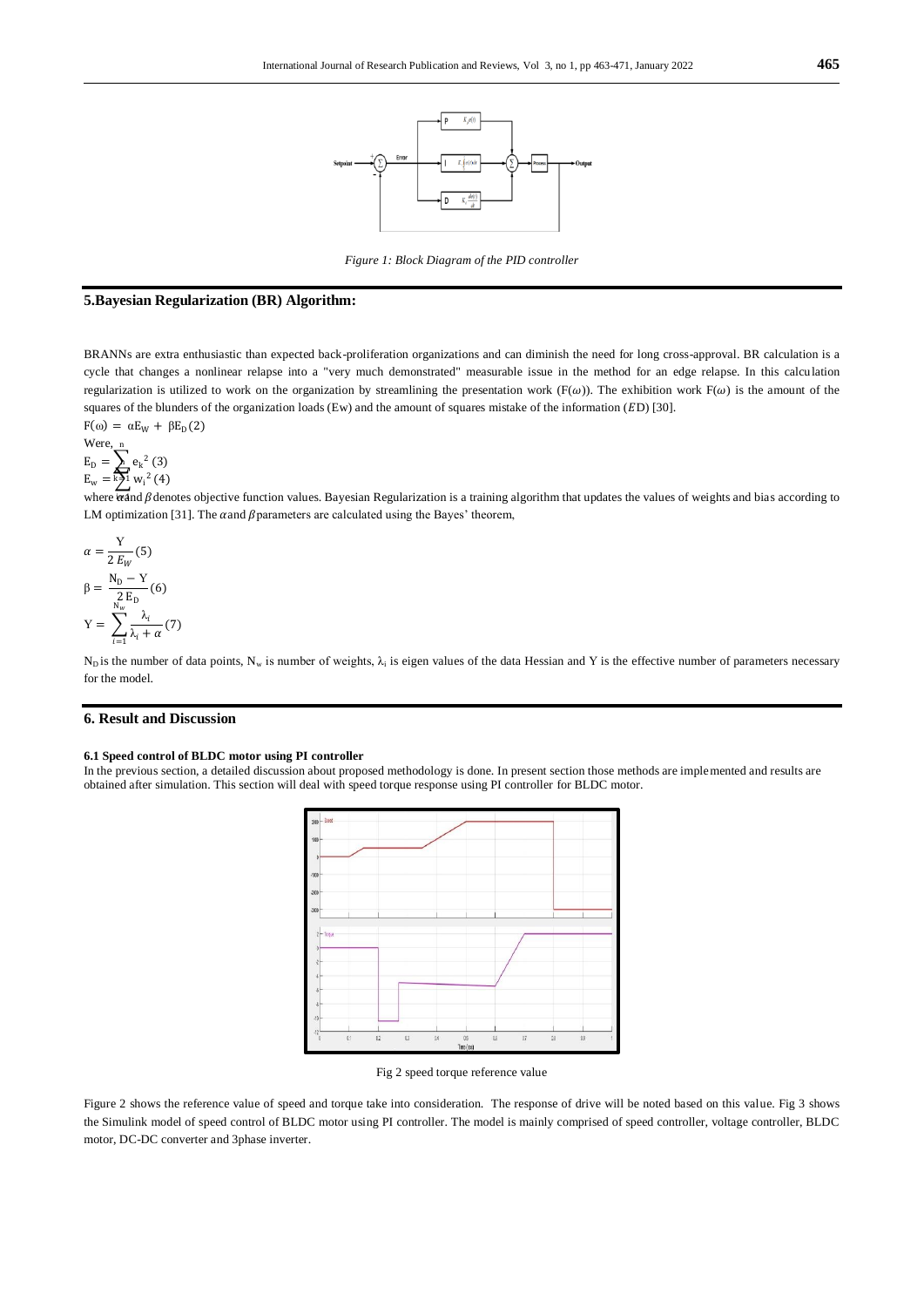

Fig 3 Simulink model of speed control of BLDC motor using PI controller



Fig 4 Three phase current response from Invertor for PI controller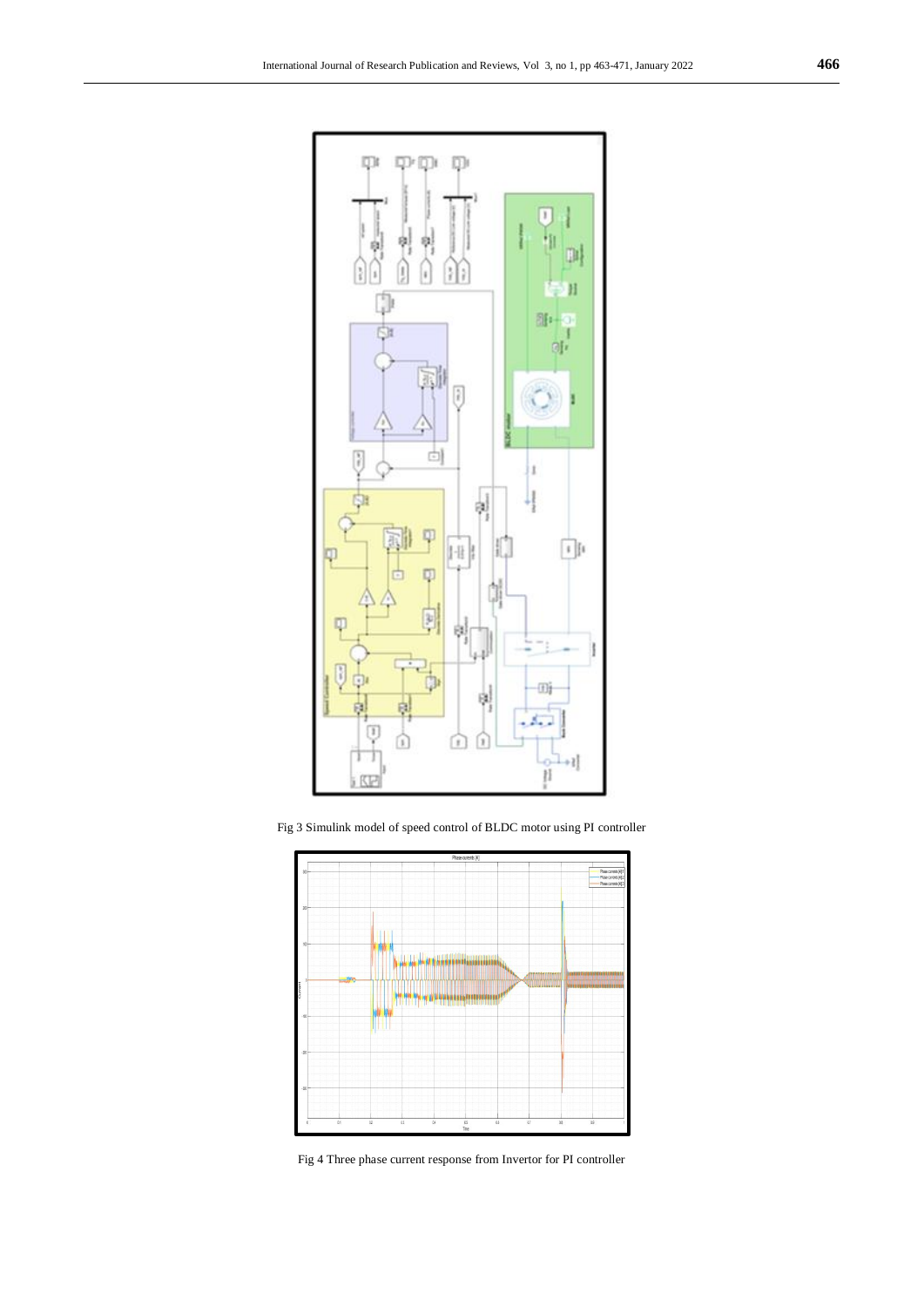

Fig 5 Measured torque response for PI controller

Figure 4 shows the output waveform of phase currents using PI controller. Figure 5.4 shows the torque response of discussed model for PI controller.







Fig 7 Measured and reference Speed vs. Time of a BLDC motor for PI controller

Figure 6 shows a comparative plot of reference and measure DC link voltage for PI controller. Figure 7 presents a comparative plot of reference and measured speed with the help of conventional controllers for dissed reference input speed and torque requirement.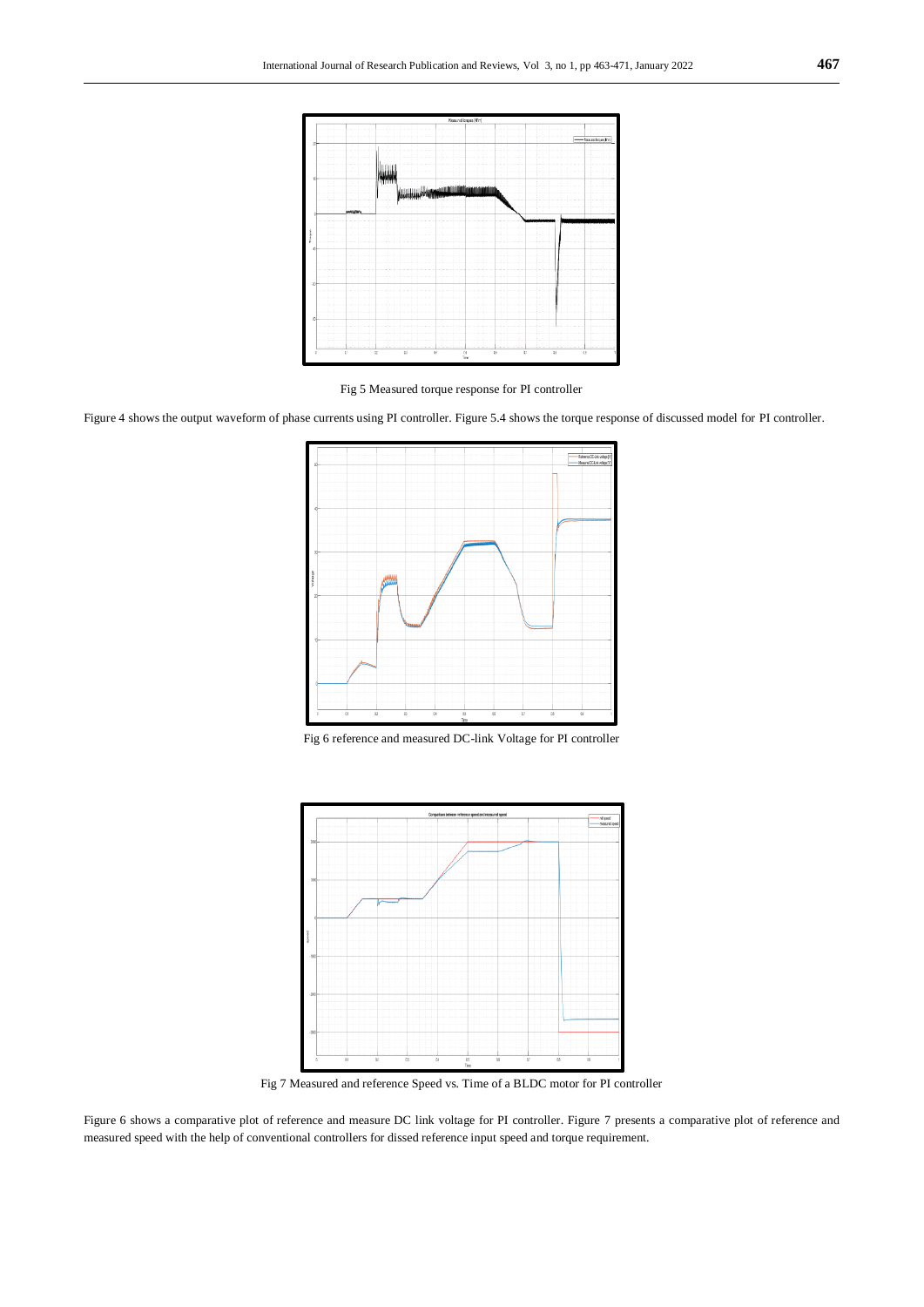**5.2 Speed control of BLDC motor using Bayesian regulation controller**



Fig 8 Simulink model of speed control of BLDC motor using Bayesian Regulation based controller



Fig 9 Three phase current response from Invertor for BR based controller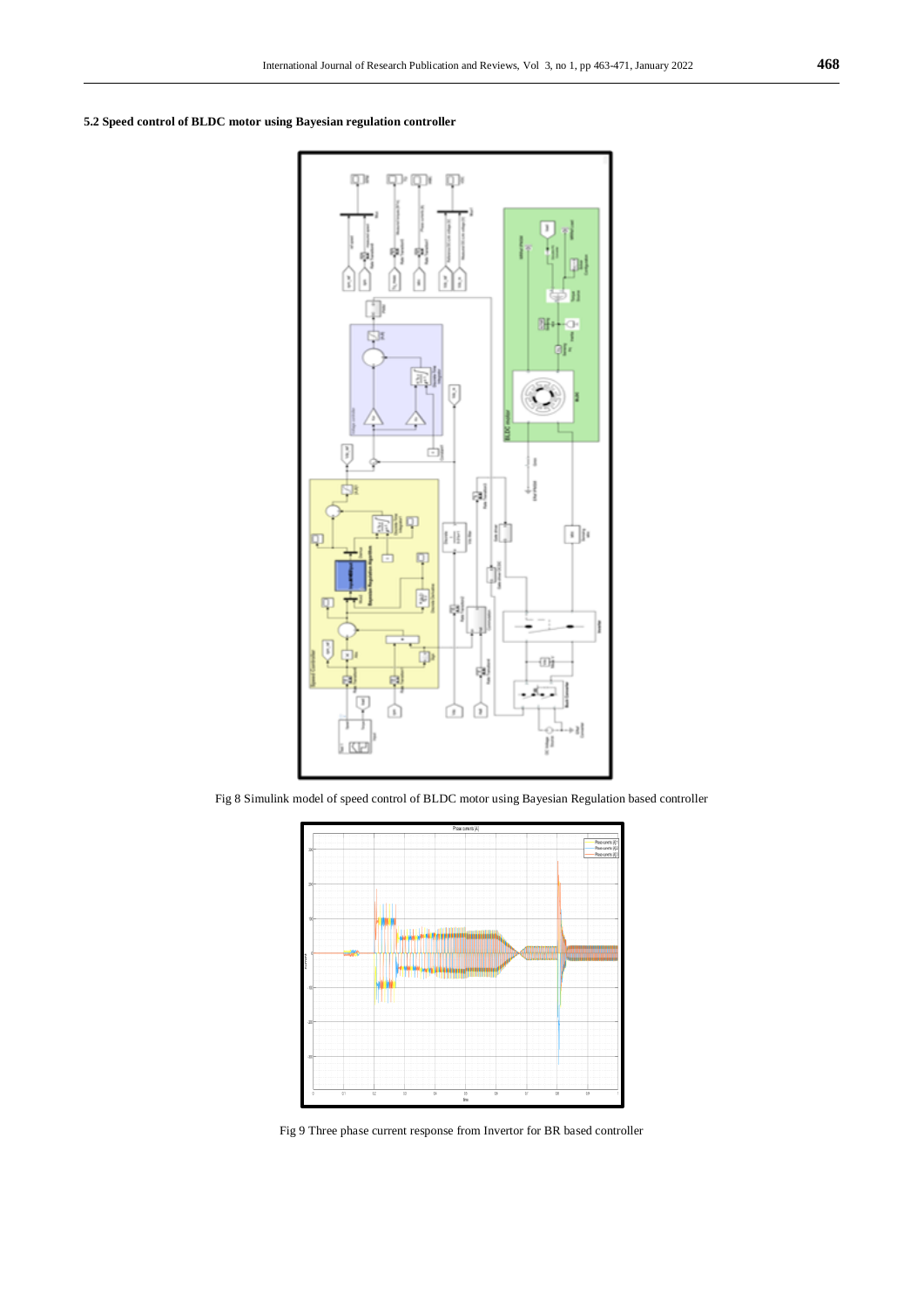

Fig 10 Measured torque response for BR based controller

Figure 9 shows the output waveform of phase currents using BR based controller. Figure 10 shows the torque response of discussed model for BR based controller.



Fig 11 reference and measured DC-link Voltage for BR based controller



Fig 12 Measured and reference Speed response of a BLDC motor for Bayesian Regulation based controller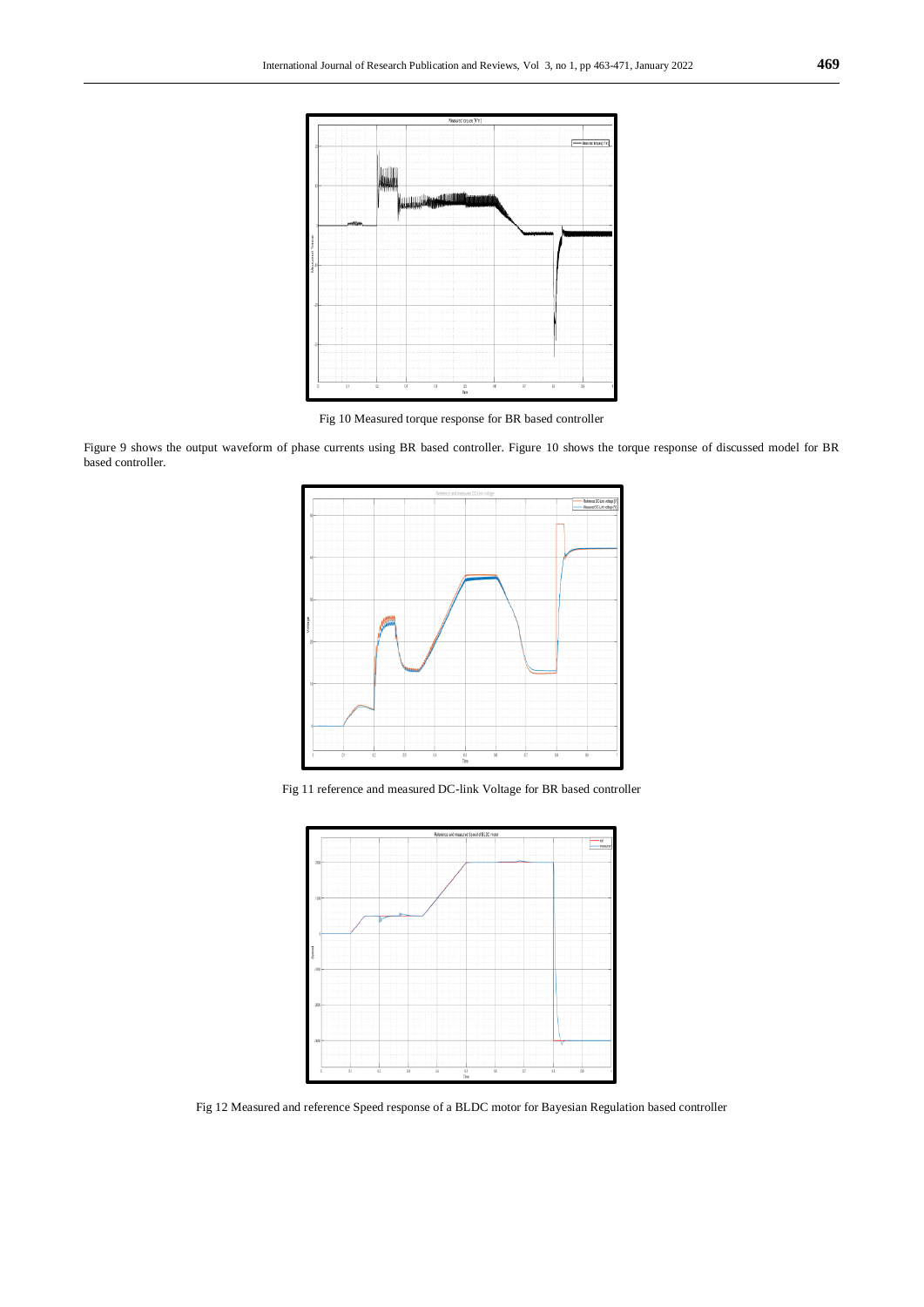

Fig13 Comparison of speed response with PI controller and BR based controller

Figure 13 shows the comparative plot of 3 signals. Red colour line is response signal for speed. Blue colour line is for speed response using PI controller. Green colour line is for BR algorithm-based controller. The figure clearly shows the BR based follow reference line in far better manner than the conventional PI controller.

# **7. Conclusion**

In this paper a close loop speed control of BLDC motor drive BR calculation-based regulator is completed and it is contrasted and PI regulator took care of BLDC drive. Recreation results show that current wave and force swell are limited which upgrade the exhibition of the drive. By contrasting the exhibitions of Permanent magnet brushless dc motor with BR and PI regulator, it is inferred that applying the heap force to the motor with regular regulator, motor speed will be diminished and it ought to recover its speed rapidly. The Rise season of BR regulator is superior to PI regulator. With BR regulator, BLDC motor has low consistent state mistake while with PI regulator; there is some consistent state blunder. Thus, BR based regulator gives high effectiveness. The outcomes show that the unique presentation of the motor is very acceptable for different stacking conditions. The real tuning of the regulator just includes insignificant exertion. The motor shows great following execution for various speed directions. The power of the regulator is decidedly settled by assessing its exhibition under uproarious stacking conditions. The regulator stays stable for a wide scope of inspecting frequencies.

#### **References**

[1] J. A. Prakosa, D. V. Samokhvalov, G. R. V. Ponce, and F. S. Al-Mahturi, "Speed Control of Brushless DC Motor for Quad Copter Drone Ground Test," in *2019 IEEE Conference of Russian Young Researchers in Electrical and Electronic Motorering (EIConRus)*, Jan. 2019, pp. 644–648, doi: 10.1109/EIConRus.2019.8656647.

[2] D. Potnuru, A. M. K., and S. Ch., "Design and implementation methodology for rapid control prototyping of closed loop speed control for BLDC motor," *J. Electr. Syst. Inf. Technol.*, vol. 5, no. 1, pp. 99–111, May 2018, doi: 10.1016/j.jesit.2016.12.005.

[3] H. S. Hameed, "Brushless DC motor controller design using MATLAB applications," in *2018 1st International Scientific Conference of Motorering Sciences - 3rd Scientific Conference of Motorering Science (ISCES)*, Jan. 2018, pp. 44–49, doi: 10.1109/ISCES.2018.8340526.

[4] A. de la Guerra, L. Alvarez–Icaza, and L. Torres, "Brushless DC motor control with unknown and variable torque load," *IFAC-Pap.*, vol. 51, no. 13, pp. 644–649, Jan. 2018, doi: 10.1016/j.ifacol.2018.07.353.

[5] A. Azarudeen and D. Mary, "Performance analysis of conventional and digital PWM control scheme for speed control of BLDC motor drives," in *2017 International Conference on Advances in Electrical Technology for Green Energy (ICAETGT)*, Sep. 2017, pp. 69–75, doi: 10.1109/ICAETGT.2017.8341460.

[6] G. S. John and A. T. Vijayan, "Anti-windup PI controller for speed control of brushless DC motor," in *2017 IEEE International Conference on Power, Control, Signals and Instrumentation Motorering (ICPCSI)*, Sep. 2017, pp. 1068–1073, doi: 10.1109/ICPCSI.2017.8391874.

[7] H. Z., S. V., and G. R., "Sensorless Speed Control of BLDC Motor using EKF with Computed Inputs and Disturbance," in *Advanced Mechatronics Solutions*, Cham, 2016, pp. 45–50, doi: 10.1007/978-3-319-23923-1\_7.

[8] J. Weirong, H. Haibo, and L. Jianping, "Simulation and Design of Integral Separation Adaptive Fuzzy Control System for Brushl ess DC Motor," in *2013 International Conference on Computational and Information Sciences*, Jun. 2013, pp. 1194–1197, doi: 10.1109/ICCIS.2013.316.

[9] S. Yaya and W. Honghua, "Research on Reduction of Commutation Torque Ripple in Brushless DC Motor Drives Based on Fuzzy Logic Control," in *2009 International Conference on Computational Intelligence and Security*, Dec. 2009, vol. 1, pp. 240–243, doi: 10.1109/CIS.2009.158.

[10] A. Shabanian, A. A. P. Tousiwas, M. Pourmandi, A. Khormali, and A. Ataei, "Optimization of brushless direct current motor design using an intelligent technique," *ISA Trans.*, vol. 57, pp. 311–321, Jul. 2015, doi: 10.1016/j.isatra.2015.03.005.

[11] D. Chowdhury, M. Chattopadhyay, and P. Roy, "Modelling and Simulation of Cost Effective Sensorless Drive for Brushless DC Motor," *Procedia Technol.*, vol. 10, pp. 279–286, Jan. 2013, doi: 10.1016/j.protcy.2013.12.362.

[12] M. Chattopadhyay, P. Roy, and S. Dutta, "Simulation Modeling of BLDC Motor Drive and Harmonic Analysis of Stator Current, Rotor Speed and Acceleration using Discrete Wavelet Transform Technique," *Procedia Technol.*, vol. 4, pp. 666–670, Jan. 2012, doi: 10.1016/j.protcy.2012.05.107.

[13] J. Bernat and S. Stepien, "The adaptive speed controller for the BLDC motor using MRAC technique," *IFAC Proc. Vol.*, vol. 44, no. 1, pp. 4143–4148, Jan. 2011, doi: 10.3182/20110828-6-IT-1002.01497.

[14] U. Vinatha, S. Pola and K. P. Vittal, "Simulation of four quadrant operation & speed control of BLDC motor on MATLAB / SIMULINK," TENCON 2008 - 2008 IEEE Region 10 Conference, Hyderabad, India, 2008, pp. 1-6, doi: 10.1109/TENCON.2008.4766449.

[15] P. Suganthi, S. Nagapavithra and S. Umamaheswari, "Modeling and simulation of closed loop speed control for BLDC motor," 2017 Conference